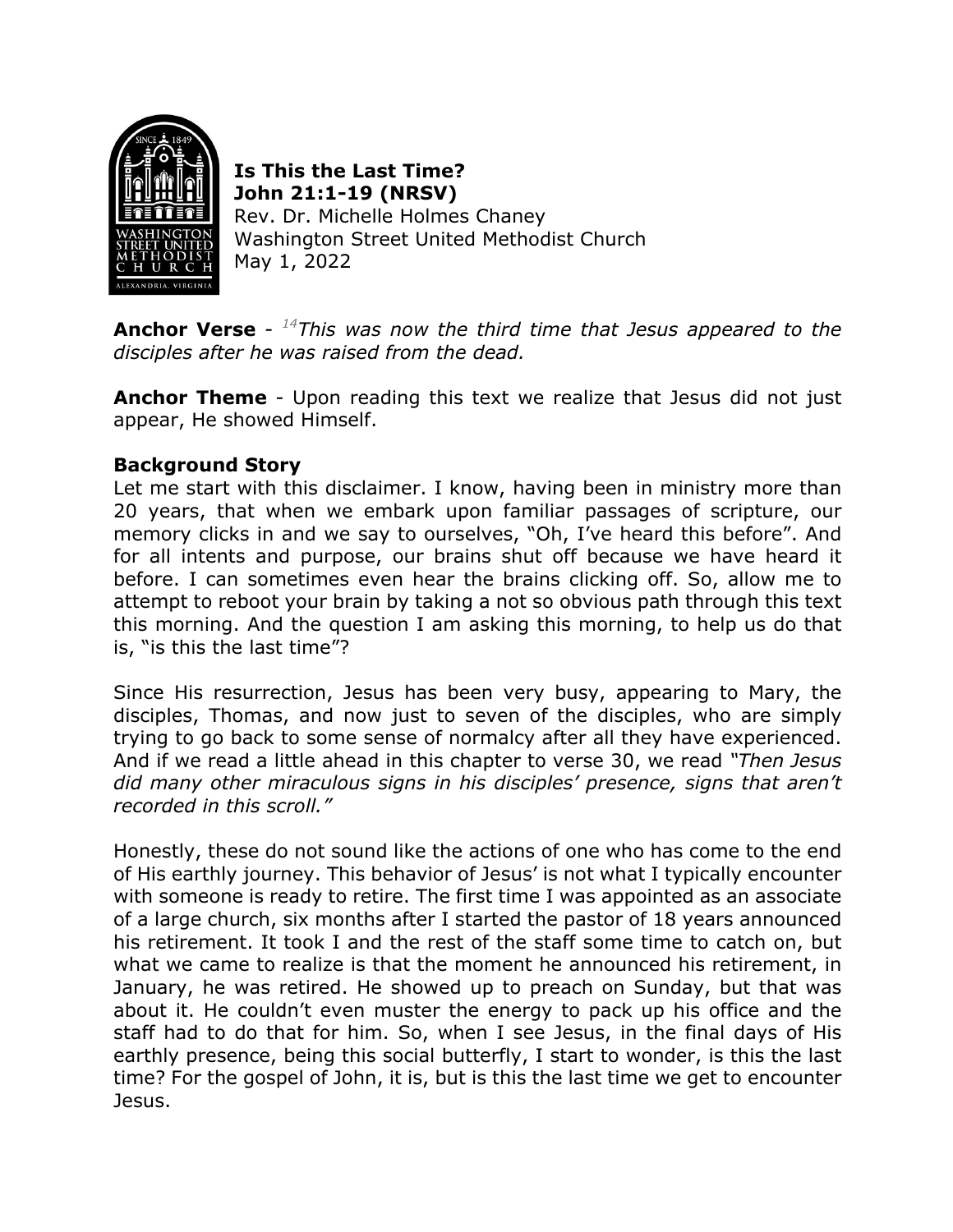Clearly there is a reason Jesus desire to connect with others, and it is my belief that if we don't first appreciate the reason then by the time we get to the end of verse 19, in our text for today, we will not have a full appreciation or understanding of two simple words, "Follow Me".

## **Engaging the Text**

Verse 1 of Chapter 21 says*, "After these things Jesus showed himself again to the disciples by the Sea of Tiberias; and he showed himself in this way."* That word 'showed' in the Greek (phaneróō) means to give proper lighting or to show properly to the point of becoming so apparent it is graspable. Also, it is important to note is that this word 'showed', is actually in a verb tense popular in Greek but in the English language. It is in the Aorist tense. Aorist tense does not have a sense of duration or ending. It's almost like a neverending loop, and in this text that loop relates to Jesus who "showed' himself in this way. It's like Jesus is starring in His own version of Ground Hog Day, where he just keeps showing himself until he becomes graspable.

Hence, my question, "Is this the last time we see Jesus. Is this the last time?"

What is the significance of making Jesus graspable instead of just letting Jesus appear? Why is it important to understand that His grasp-ability is a continual process that happens over and over again? How does that help us to understand better, what Jesus is really up to in His final days?

I would like to suggest that understanding has to do with purpose, not appearance, but purpose. Jesus appeared with a purpose, so that the disciples would be clear about their purpose. A purpose that would extend into infinity, having no end, in us as disciples. A purpose which becomes abundantly clear by the time we get to the 19th verse and Jesus' interaction with Peter ends simply with the words, "Follow me".

And that's why I titled this sermon, "Is this the last time?" Is this the last time we see Jesus? Of course, we know the answer is no. Because Jesus is showing up in our lives constantly, even when we are too busy or districted to recognize it.

What Jesus is trying to get Peter and the other disciples to understand is that to follow Him, means Jesus is going to show up continuously in our lives in ways that are graspable. And not just appear, but show up, actively engaged in us and through us in ways we can grasp and recognize that it is indeed Christ in us and not we ourselves. That Christ will show in the midst of our anxiety, stress, fear, helplessness and hopelessness, and help us to grasp hold of peace, hope, faith and love. Jesus will not appear like your uninvited